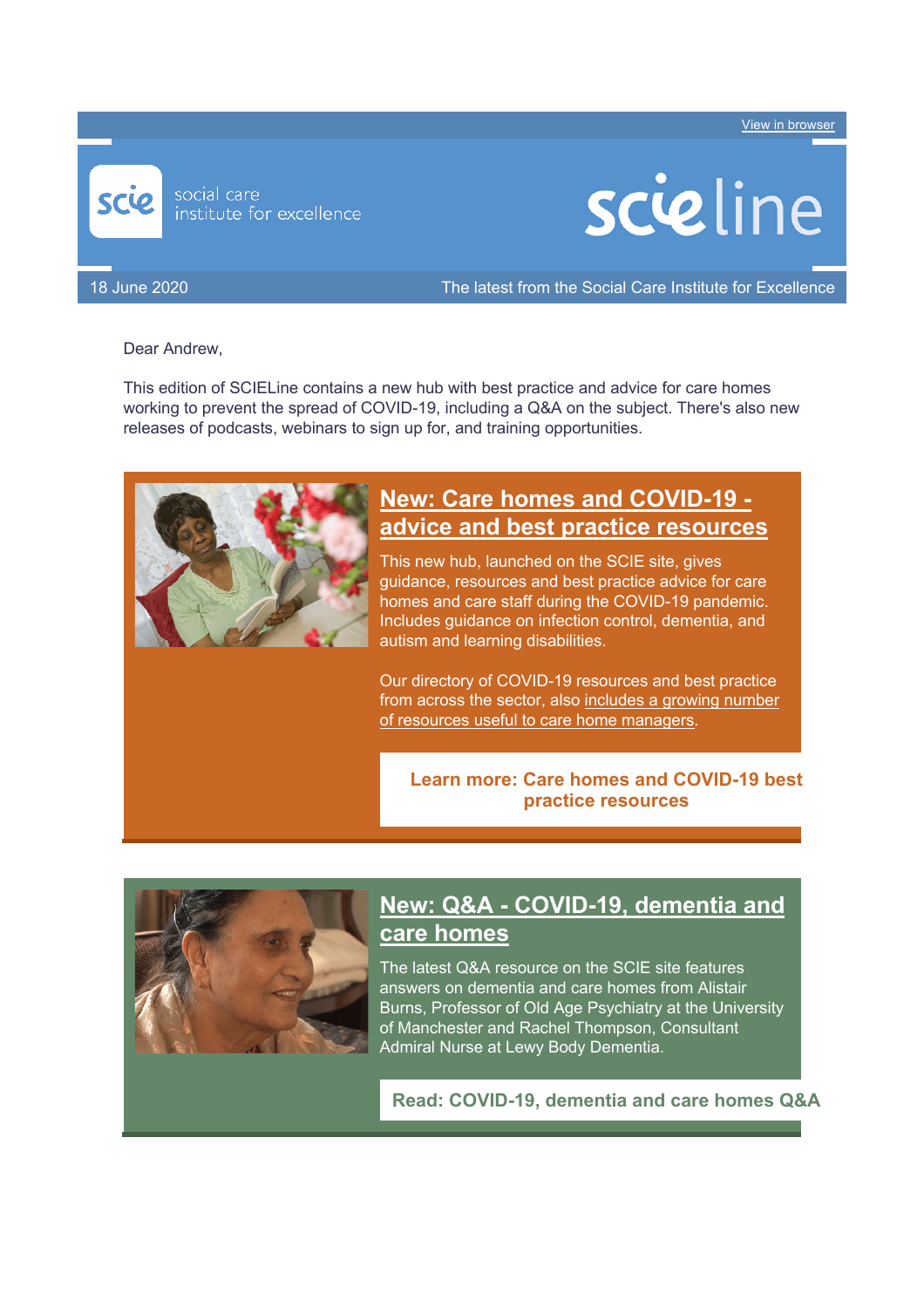

# **Latest SCIE podcasts: Social care, COVID-19 and beyond**

A new series of podcasts hosted by SCIE, includes a range of guests from across the social care sector. Topics include integration, a new 'social contract' and the future of social care. Listen either on Soundcloud or Spotify.

**Listen: Social care podcasts - Soundcloud**

**Listen: Social care podcasts - Spotify**



# **Upcoming webinar: Growing innovation in adult social care**

This webinar will share learning in relation to what is working well and not so well in scaling up and implementing innovative approaches to care and support, covering the LSE project, Supporting Adult Social Care Innovation, and the SCIE Innovation Network. Tune in on Tuesday 30 June, 2pm – 3pm.

**Register: Growing innovation webinar - 30 June**



#### **Free training webinars - new sessions and recordings**

There are still opportunities to sign up for live training sessions covering the Mental Capacity Act and safeguarding adults.

You can also view recordings of past sessions, covering different aspects or practice and legislation with each module.

**Register and view: Training webinars**

**Training for you and your team**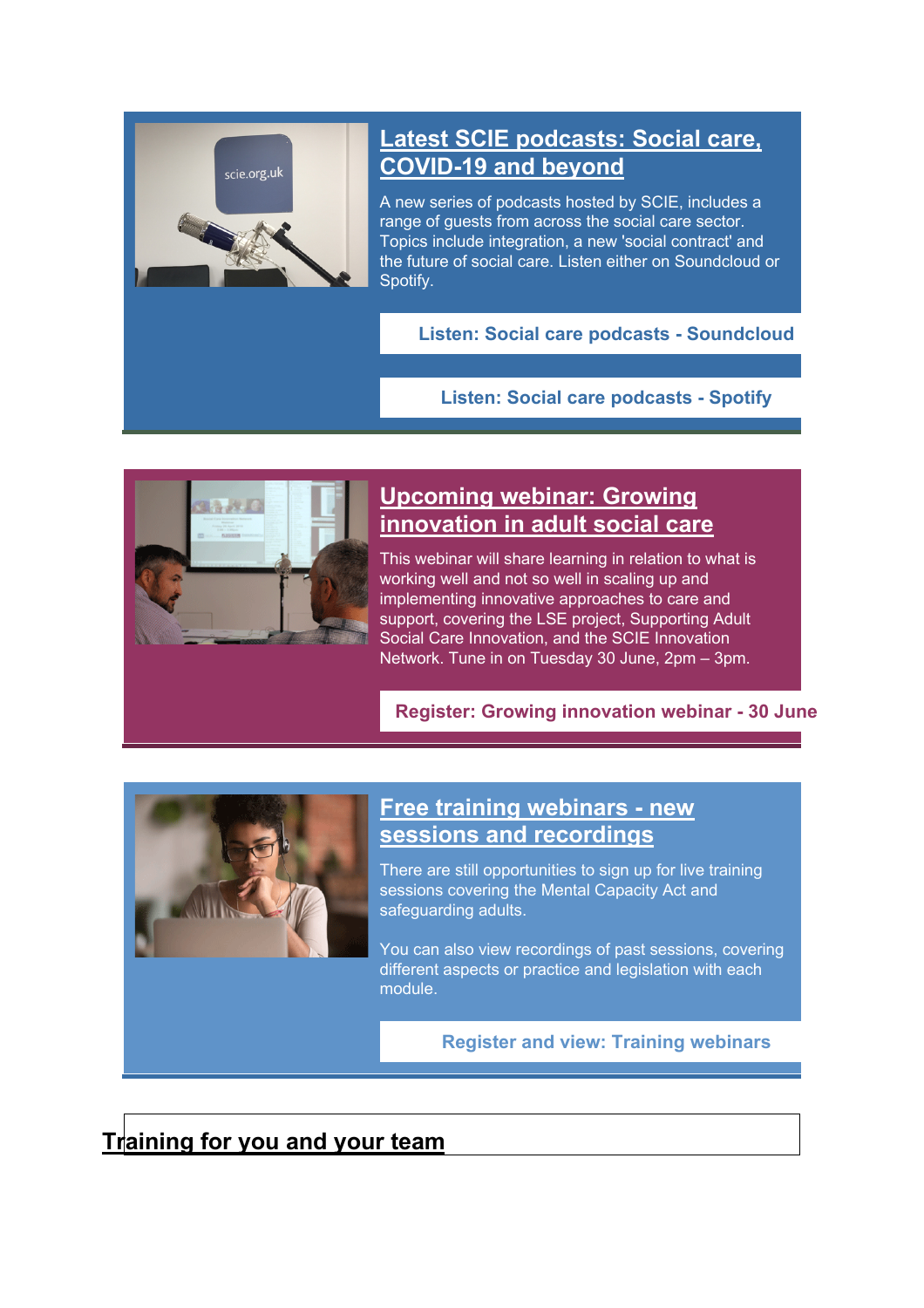SCIE offers a range of CPD-accredited classroom training courses, plus online learning including MCA and safeguarding webinar courses. Most of our courses are now available to be delivered remotely through virtual classrooms. Browse our training page, or get in touch to find out more.

> **View SCIE online learning and training options**

# **Regular COVID-19 guidance from SCIE**

At an uncertain time for the sector, we are still doing our upmost to continue to offer evidencebased solutions and share good practice related to the Coronavirus outbreak for all those working in social care. Visit our updated Coronavirus (COVID-19) hub for the latest social care guidance.

> **View the updated COVID-19 guidance page**



#### **Social work capabilities: new resources on work with autistic adults and adults with learning disability**

New resources from BASW and SCIE will help social workers, employers and educators to co-produce relevant, effective learning and development opportunities, in partnership with people with lived experience. The resources include: toolkits for social workers; 'critical friend' resources for people with lived experience; self-assessment tools for employers; and curriculum outlines for higher education institutions.

**Read the SCIE/BASW press release on the resources**



# **Beyond COVID-19: Opinions from across the sector**

SCIE is looking to what social care might look like beyond COVID-19. Our new opinion blog series includes new entries from Deborah Alsina MBE, Chief Executive at Independent Age and Cllr Ian Hudspeth, Chairman of the Local Government Association's Community Wellbeing Board.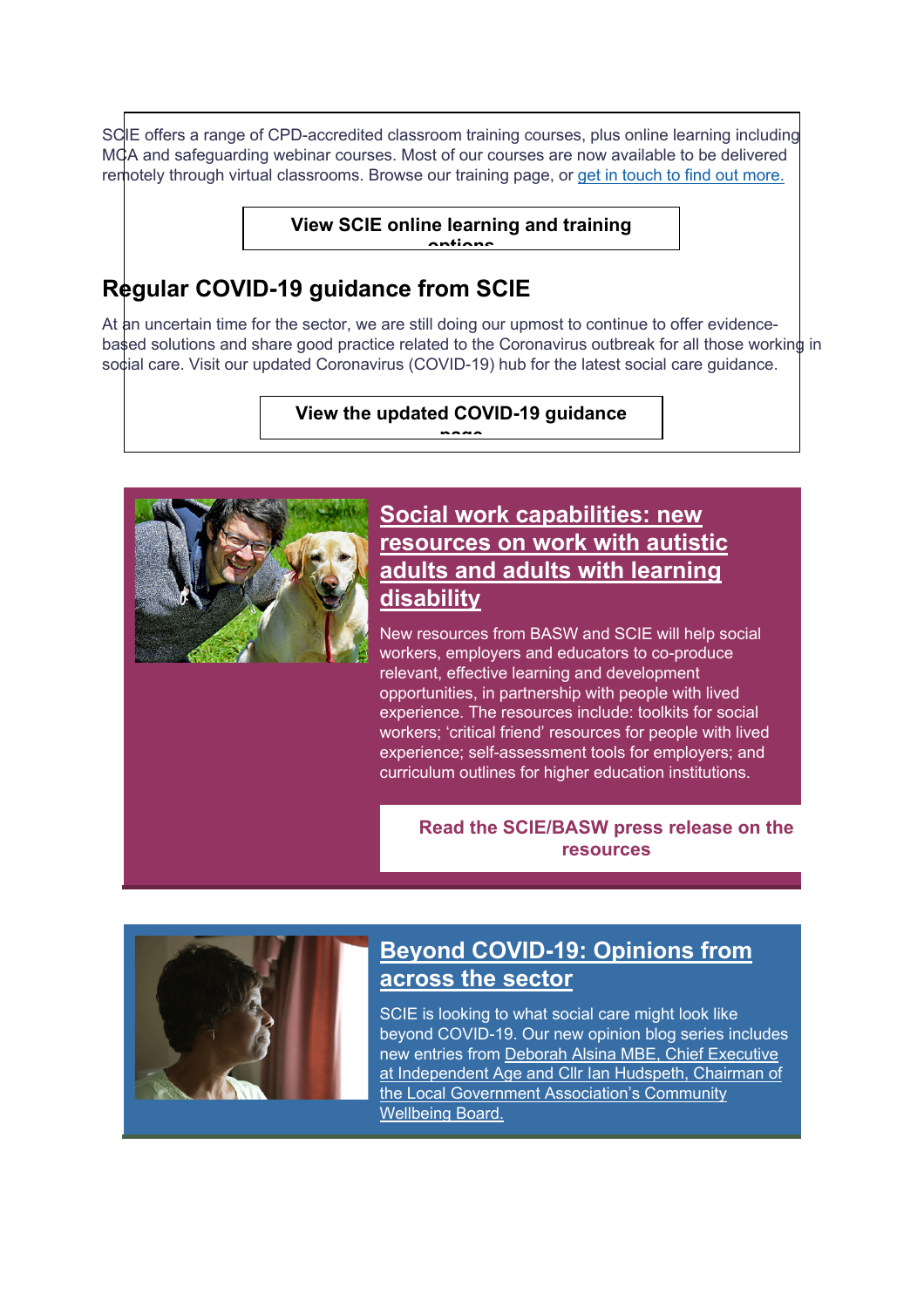

### **COVID-19 insights and experiences blogs for social care**

Blogs published to support the sector during the COVID-19 pandemic. Includes entries on a range of topics, and from a number of different contributors.

**Read: COVID-19 and social care blogs**

### **Latest from the social care sector: News in brief**

- Care home COVID-19 deaths continue to fall in June Care Home Professional
- MPs call for all social care staff to be included in visa extension scheme Care Home Professional
- Visa extensions for health and care workers SCIE statement

#### **Thanks for reading this edition of SCIELine, Andrew - we hope you enjoyed it.**

We personalise SCIELine content and other emails that we send to you, so that you get the social care updates you are interested in. Update your MySCIE account and select the topics that you want to hear about.

This was sent to andrew@bamt.org. Has your copy been forwarded by a friend? Sign up for future editions of SCIELine here.